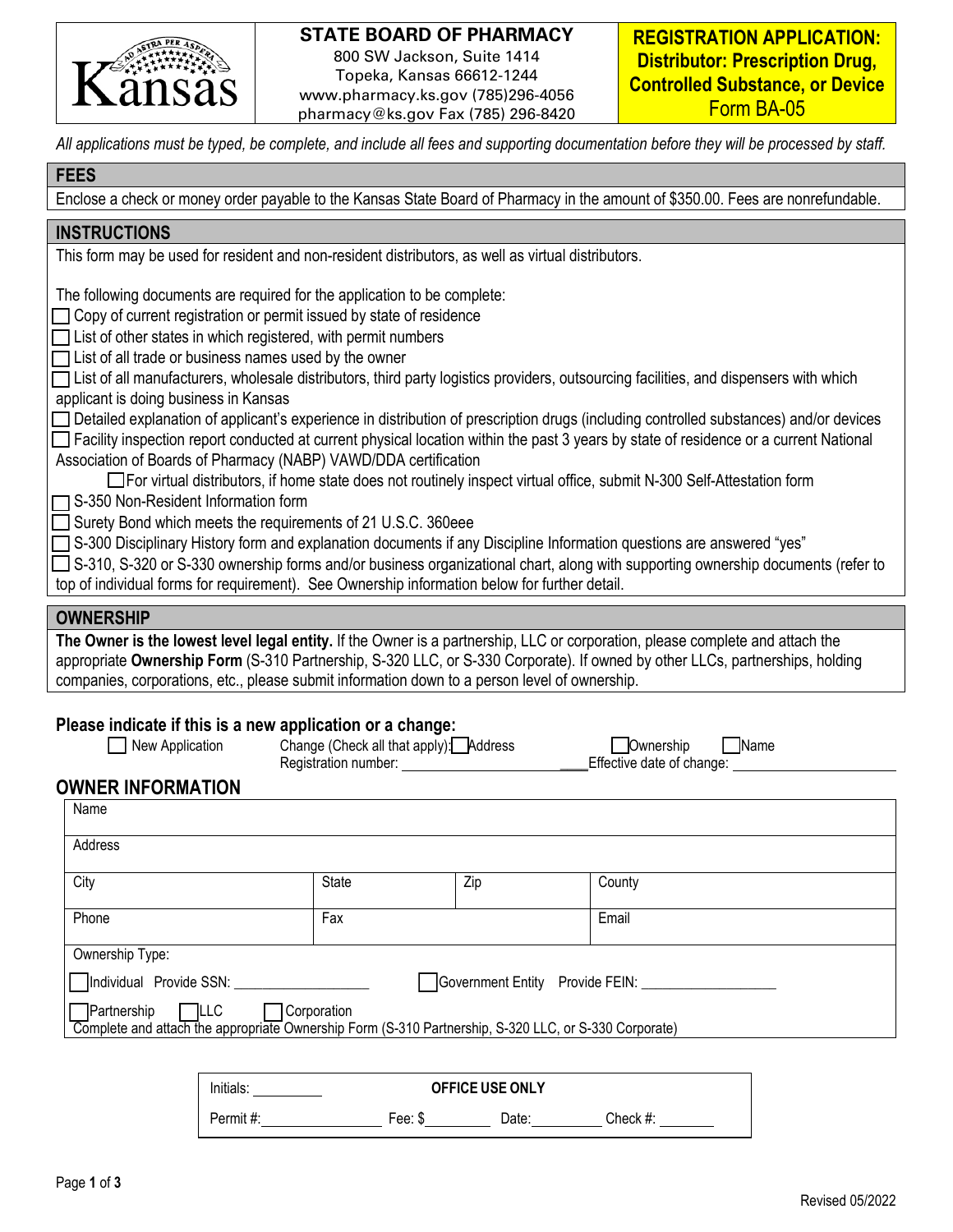

# **STATE BOARD OF PHARMACY** 800 SW Jackson, Suite 1414

Topeka, Kansas 66612-1244 www.pharmacy.ks.gov (785)296-4056 pharmacy@ks.gov Fax (785) 296-8420

### **DISTRIBUTOR INFORMATION**

| Name (printed on license)          |       | Hours of Operation |        |
|------------------------------------|-------|--------------------|--------|
| Physical Address (non-residential) |       |                    |        |
| City                               | State | Zip                | County |
| Phone                              | Fax   |                    | Email  |

### **DESIGNATED REPRESENTATIVE INFORMATION-This should be an individual preferably located at the facility.**

| Name    |       | Title |        |               |
|---------|-------|-------|--------|---------------|
| Address |       |       |        | Date of Birth |
| City    | State | Zip   | County |               |
| Phone   | Fax   |       | Email  |               |

#### **AUTHORIZED RESIDENT AGENT INFORMATION** (Per K.A.R. 68-7-12a, must be filed with Kansas Secretary of State)

| Name    |       | Title |        |
|---------|-------|-------|--------|
| Address |       |       |        |
| City    | State | Zip   | County |
| Phone   | Fax   |       | Email  |

#### **Designate where all formal correspondence, notices, and renewals should be sent:**

| Owner | Physical Location | □ Designated Representative □ Authorized Resident Agent |  |
|-------|-------------------|---------------------------------------------------------|--|
|       |                   |                                                         |  |

| <b>SERVICES PROVIDED</b> (Check all that apply)                                                                                           |                                                                                                                   |
|-------------------------------------------------------------------------------------------------------------------------------------------|-------------------------------------------------------------------------------------------------------------------|
| Prescription drugs (non-controlled)<br>Nonprescription drugs<br>Schedule II narcotic<br>Schedule II non-narcotic<br>Schedule III narcotic | Schedule III non-narcotic<br>Schedule IV<br>Schedule V (includes pseudoephedrine,<br>ephedrine)<br><b>Devices</b> |
| If any Drugs Schedules were selected above, please provide either:                                                                        |                                                                                                                   |
| A copy of the current DEA Registration<br><b>Current DEA Registration Number</b>                                                          | <b>Expiration Date</b>                                                                                            |
|                                                                                                                                           |                                                                                                                   |

The submission date for the pending DEA Registration Application